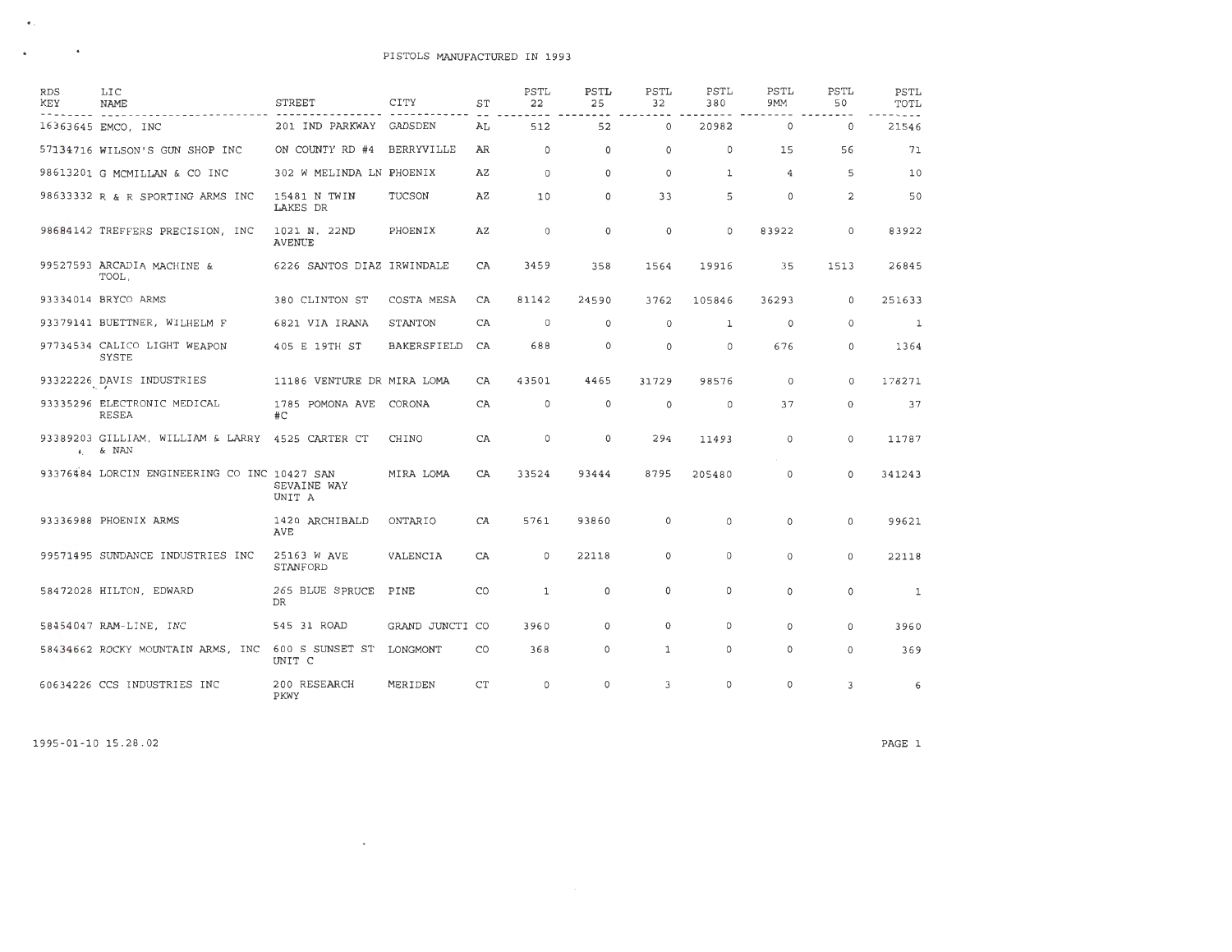| <b>RDS</b><br>KEY   | LIC<br><b>NAME</b>                         | <b>STREET</b>                                 | CITY            | SТ  | PSTL<br>22  | PSTL<br>25   | <b>PSTL</b><br>32 | PSTL<br>380  | PSTL<br>9MM    | PSTL<br>50   | PSTL<br>TOTL   |
|---------------------|--------------------------------------------|-----------------------------------------------|-----------------|-----|-------------|--------------|-------------------|--------------|----------------|--------------|----------------|
|                     | 60633345 COLTS MFG CO INC                  | 545 NEWPARK AVE                               | WEST HARTFOR CT |     | $\mathbf 0$ | $\Omega$     | $\circ$           | 25156        | 7609           | 61786        | 94551          |
|                     | 60604862 SEECAMP, L W CO INC               | 301 BREWSTER RD<br>INDUSTRIAL BLDG            | MILFORD         | CT  | 0           | 0            | 1829              | 0            | $\mathbf 0$    | $\mathbf 0$  | 1829           |
|                     | 60600763 STURM RUGER & CO INC              | LACEY PL                                      | SOUTHPORT       | CT  | 77743       | 0            | $\circ$           | 0            | 160977         | 41585        | 280305         |
|                     | 15925637 GRENDEL, INC                      | 550 ST JOHN ST                                | COCOA           | FL  | 3964        | 0            | $\circ$           | 14310        | $\mathbf 0$    | $\mathbf{0}$ | 18274          |
|                     | 15941170 HERITAGE MFG INC                  | 4600 NW 135TH ST OPA-LOCKA                    |                 | FL  | $\circ$     | 1675         | $\circ$           | 0            | $\circ$        | 0            | 1675           |
| 15965437 NAVEGAR    |                                            | 12405 SW 130TH<br>ST                          | MIAMI           | FL. | 16341       | 1621         | 0                 | $\circ$      | 35261          | $\circ$      | 53223          |
|                     | 15923596 TAURUS INTERNATIONAL<br>MFG,      | 16175 NW 49TH<br>AVE                          | MIAMI           | FL  | 23658       | 0            | $\Omega$          | $\mathbf{0}$ | $\circ$        | $\Omega$     | 23658          |
|                     | 15940064 WCB HOLDINGS INC                  | 4360 CORPORATE<br>SQUARE                      | <b>NAPLES</b>   | FL  | 0           | $\mathbf{0}$ | $\mathbf{0}$      | $\circ$      | 45             | 9            | 54             |
|                     | 15818443 S W DANIEL, INC                   | 1872 MARIETTA<br>BLVD NW                      | <b>ATLANTA</b>  | GA  | $\circ$     | $\circ$      | $\Omega$          | 3656         | 9438           | $^{\circ}$   | 13094          |
|                     | 15814839 SKALLA, SOL ALAN                  | 1604 GAIL AVE                                 | ALBANY          | GA  | 0           | 0            | $\circ$           | $\circ$      | 0              | 2            | 2              |
|                     | 98234533 BROWN, RICHARD OLIN               | 300 E 40TH ST #1 GARDEN CITY<br><b>BLDG B</b> |                 | ID  | 9           | 0            | $\circ$           | 0            | $\circ$        | $\circ$      | 9              |
| $\mathcal{C}^{\pm}$ | 33635626 KREBS GUNSMITHING INC             | 7417 N MILWAUKEE NILES<br>AVE                 |                 | ΙL  | 0           | 0            | $\circ$           | $\circ$      | $\mathbf 0$    | 5            | 5              |
|                     | 33635343 LES BAER CUSTOM INC               | 29601 34TH AVE N HILLSDALE                    |                 | IL. | 0           | $\circ$      | $\circ$           | 0            | 111            | 169          | 280            |
|                     | 33733384 OGLESBY & OGLESBY<br><b>GUNMA</b> | RR 5                                          | SPRINGFIELD     | IL  | $\circ$     | $\circ$      | $\circ$           | $\circ$      | $\mathbf{1}$   | 1            | $\overline{c}$ |
|                     | 33635798 SPRINGFIELD INC                   | 420 W MAIN ST                                 | GENESEO         | IL  | 0           | 0            | 0                 | 409          | 1303           | 13656        | 15368          |
|                     | 54834058 LYNN, MARION SIDNEY               | 1206 B NORTH<br>155TH                         | <b>BASEHOR</b>  | KS  | 0           | 0            | $\circ$           | 2            | 56             | 44           | 102            |
|                     | 54833096 WICHITA ARMS INC                  | 923 E GILBERT                                 | WICHITA         | ΚS  | 0           | 0            | $\circ$           | 0            | $\mathbf 0$    | 2            | $\overline{c}$ |
|                     | 57233690 CLARK CUSTOM GUNS INC             | 11462 KEATCHIE<br>RD                          | KEITHVILLE      | LA  | 24          | 0            | 0                 | 0            | $\overline{a}$ | 43           | 69             |
|                     | 57235721 RODRIGUEZ, KEVIN JOSEPH           | 208 NORTH VAUGHN BRUSLY<br>DRIVE              |                 | LA  | 0           | $\circ$      | $\circ$           | 0            | $\circ$        | $\mathbf{1}$ | $\mathbf{1}$   |
|                     | 60411423 COMPETITOR CORP, INC              | 293 TOWNSEND RD WEST GROTON MA                |                 |     | 32          | 18           | 52                | $\circ$      | $\mathbf{0}$   | 41           | 143            |

 $\mathcal{L}^{\mathcal{L}}(\mathcal{L}^{\mathcal{L}}(\mathcal{L}^{\mathcal{L}}(\mathcal{L}^{\mathcal{L}}(\mathcal{L}^{\mathcal{L}}(\mathcal{L}^{\mathcal{L}}(\mathcal{L}^{\mathcal{L}}(\mathcal{L}^{\mathcal{L}}(\mathcal{L}^{\mathcal{L}}(\mathcal{L}^{\mathcal{L}}(\mathcal{L}^{\mathcal{L}}(\mathcal{L}^{\mathcal{L}}(\mathcal{L}^{\mathcal{L}}(\mathcal{L}^{\mathcal{L}}(\mathcal{L}^{\mathcal{L}}(\mathcal{L}^{\mathcal{L}}(\mathcal{L}^{\mathcal{L$ 

and the state of the

1995-01-10 15. 28 .02

**Contract Contract**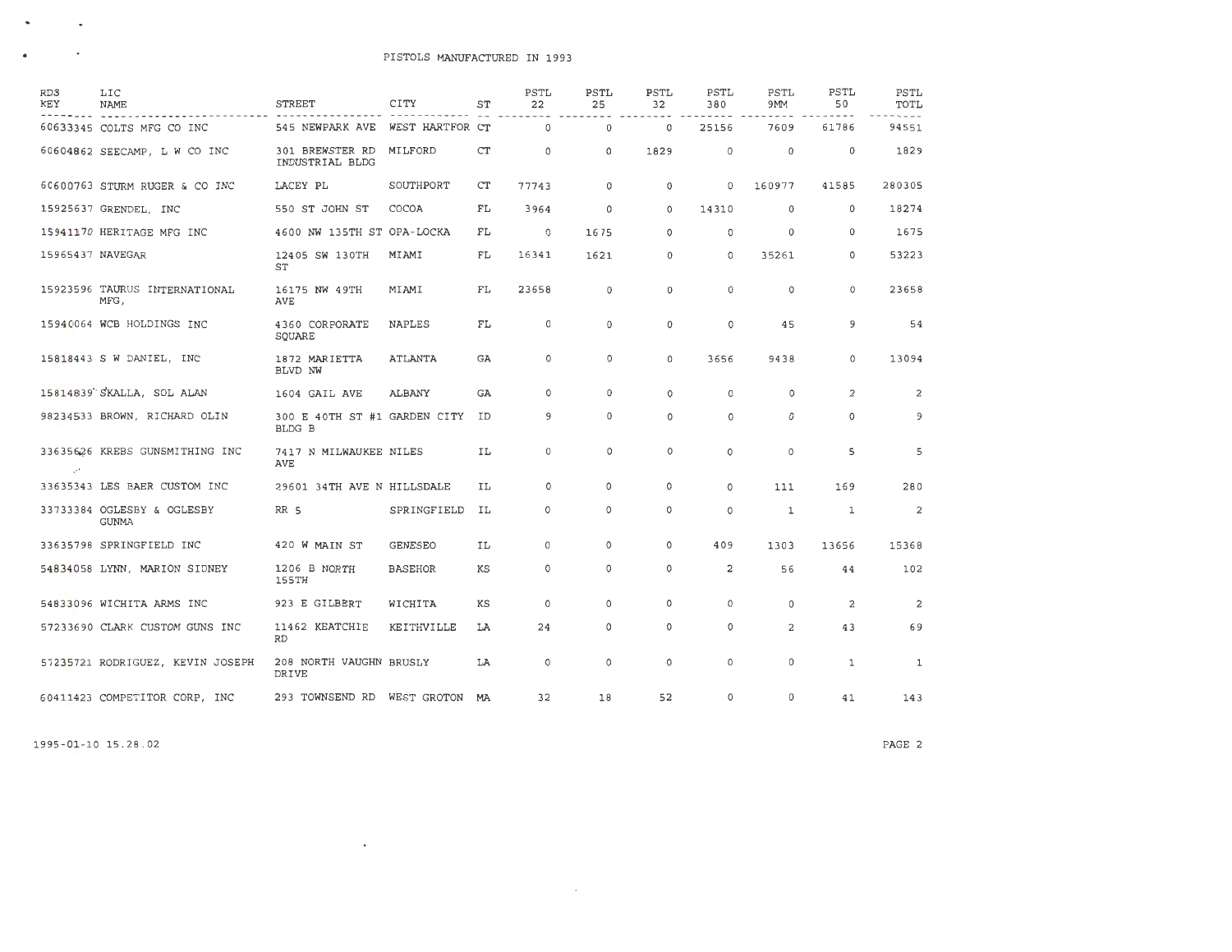| <b>RDS</b><br>KEY | LIC<br><b>NAME</b>                                           | <b>STREET</b>                                              | CITY              | ST | PSTL<br>22   | PSTL<br>25   | PSTL<br>32 | PSTL<br>380 | PSTL<br>9MM | PSTL<br>50 | PSTL<br>TOTL |
|-------------------|--------------------------------------------------------------|------------------------------------------------------------|-------------------|----|--------------|--------------|------------|-------------|-------------|------------|--------------|
|                   | 60410395 SMITH & WESSON CORP                                 | 2100 ROOSEVELT<br>AVE                                      | SPRINGFIELD       | MA | 2822         | $\circ$      | $\Omega$   | $\Omega$    | 106405      | 37575      | 146802       |
|                   | 85207699 BERETTA U S A CORPORATION 17601 BERETTA DR ACCOKEEK |                                                            |                   | MD | 52672        | 32591        | $\circ$    | $\Omega$    | 63646       | 8687       | 157596       |
|                   | 60106460 SMITH & WESSON CORP                                 | HOULTON INT'L<br>AIRPORT                                   | HOULTON           | ME | 41191        | 0            | 0          | 0           | 0           | 0          | 41191        |
|                   | 34134590 BROWN, EBEN A                                       | 3404 PAWNEE DR                                             | <b>ALEXANDRIA</b> | MN | 16           | $\mathbf{1}$ | 49         | 6           | $\circ$     | 4          | 76           |
|                   | 34116058 COONAN ARMS, INC                                    | 830 HAMPDEN AVE. ST. PAUL                                  |                   | MN | $\Omega$     | $\circ$      | $\Omega$   | 340         | $\Omega$    | $\Omega$   | 340          |
|                   | 34134781 MAGNUM RESEARCH, INC                                | 7110 UNIVERSITY<br>AVE NE                                  | MINNEAPOLIS       | MN | 4737         | 257          | 417        | 136         | 155         | 125        | 5827         |
|                   | 54330887 AMERICAN ARMS INC                                   | 715 ARMOUR RD                                              | NORTH KANSAS MO   |    | 3161         | $\Omega$     | $\Omega$   | $^{\circ}$  | $\Omega$    | 0          | 3161         |
|                   | 15650055 AA ARMS, INC                                        | 4811 PERSIMMON<br><b>COURT</b>                             | MONROE            | NC | $\circ$      | 0            | $\Omega$   | $\Omega$    | 6006        | 0          | 6006         |
|                   | 15633084 UNITED SOUTHERN<br>INDUS                            | 3 DUKE STREET                                              | FOREST CITY       | NC | $\Omega$     | 0            | $\Omega$   | $\Omega$    | 14216       | 0          | 14216        |
|                   | 54734146 CYLINDER & SLIDE INC                                | 245 E 4TH ST                                               | <b>FREMONT</b>    | NE | $\circ$      | 0            | $\circ$    | $\circ$     | 0           | 19         | 19           |
|                   | 60233754 THOMPSON CENTER ARMS CO<br><b>INC</b>               | 400 N MAIN ST                                              | ROCHESTER         | NH | 8413         | 0            | 3606       | $\circ$     | 2518        | 5800       | 20337        |
|                   | 98834848 RORON DIE CASTING                                   | 4835 LONGLEY LN                                            | <b>RENO</b>       | NV | $\mathbf{0}$ | 0            | $\circ$    | 187250      | $\circ$     | $\circ$    | 187250       |
|                   | 61406625 AUTO-ORDNANCE CORP                                  | WILLIAM LANE                                               | WEST HURLEY       | NY | $^{\circ}$   | $\Omega$     | $\Omega$   | $\circ$     | 650         | 6714       | 7364         |
|                   | 61615112 ITHACA ACQUISITION CORP                             | IAC MANFACTURING KING FERRY<br>COMPLEX<br>891<br>ROUTE 34B |                   | NY | 1            | 0            | $\Omega$   | $\Omega$    | 0           | C          | 1            |
|                   | 61635527 REMINGTON ARMS CO, INC                              | 14 HOEFLER AVE                                             | ILION             | NY | 0            | 51           | 26         | 45          | 115         | 0          | 237          |
|                   | 43435702 BEEMILLER INC                                       | 1015 SPRINGMILL<br><b>RD</b>                               | MANSFIELD         | OH | $\mathbf 0$  | 0            | $\circ$    | $\circ$     | 32221       | 0          | 32221        |
|                   | 43419291 HASKELL MANUFACTURING INC 585 EAST BLUE             | LICK RD                                                    | LIMA              | OH | 0            | 0            | 0          | 0           | $\circ$     | 9970       | 9970         |
|                   | 43434316 IBERIA FIREARMS INC                                 | 3929 ST RT 309                                             | <b>GALION</b>     | OH | 0            | 0            | 0          | $\circ$     | 0           | 3210       | 3210         |
|                   | 43436235 JONES, JOHNDAVID                                    | 721 WOODVUE LANE WINTERSVILLE OH                           |                   |    | 7            | 9            | 6          | 27          | 0           | 6          | 55           |
|                   | 43111589 MOA CORPORATION                                     | 2451 OLD CAMDEN<br>PIKE                                    | EATON             | OH | 14           | 13           | 49         | 8           | 0           | 3          | 87           |

the control of the control of the

1995-01 -10 15 .28.02

 $\mathcal{A}^{\mathcal{A}}$  , and  $\mathcal{A}^{\mathcal{A}}$  $\bullet$  . <br> <br> <br> <br> <br> <br> <br> <br> <br> <br><br><br> <br><br><br><br>

PAGE 3

 $\Delta$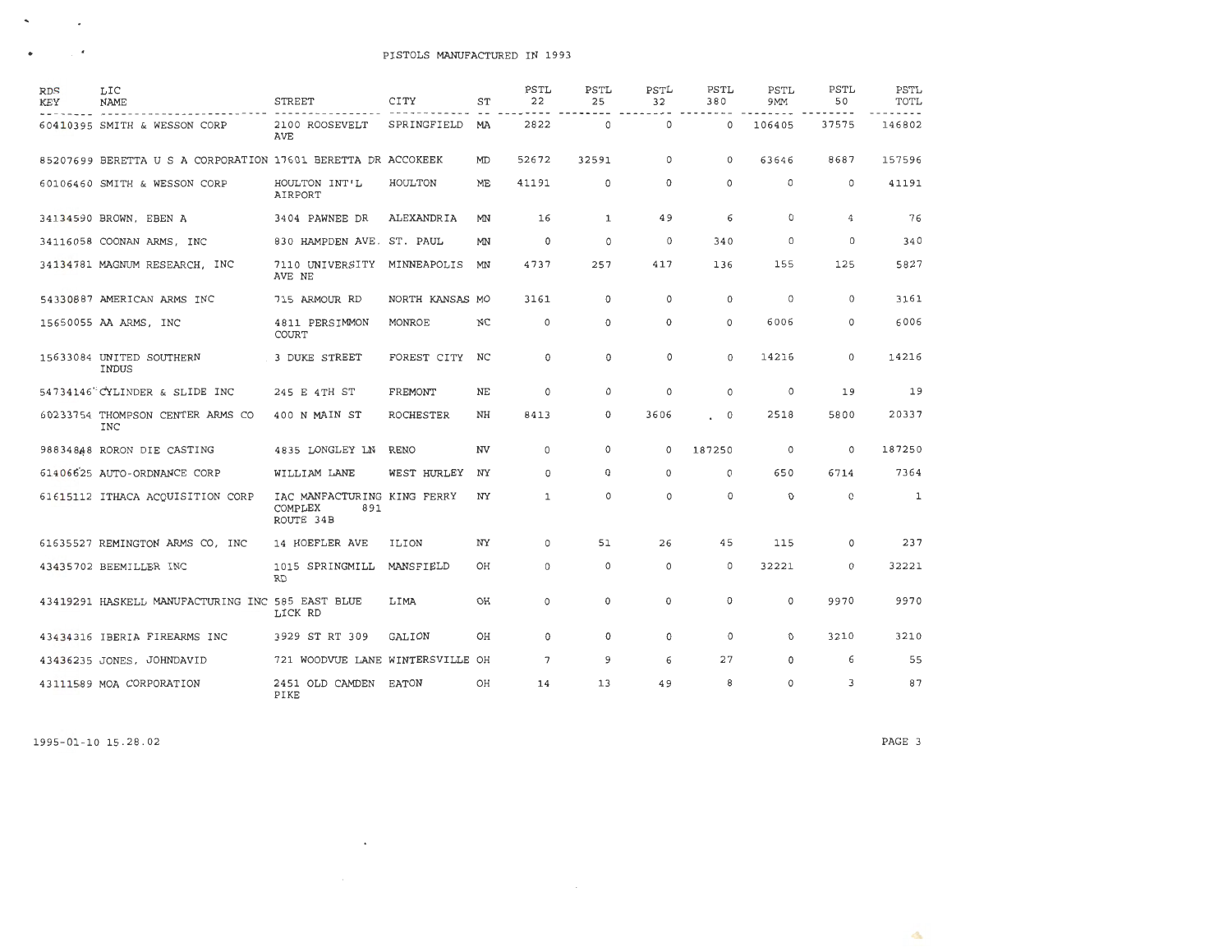## , PISTOLS MANUFACTURED IN 1993

| <b>RDS</b><br>KEY | LIC<br>NAME                                       | <b>STREET</b>                              | CITY            | ST        | PSTL<br>22     | PSTL<br>25 | <b>PSTL</b><br>32 | <b>PSTL</b><br>380 | PSTL<br>9MM  | PSTL<br>50 | PSTL<br>TOTL |
|-------------------|---------------------------------------------------|--------------------------------------------|-----------------|-----------|----------------|------------|-------------------|--------------------|--------------|------------|--------------|
|                   | 43419223 STALLARD ARMS INC                        | 728 FAIRFAX AVE MANSFIELD                  |                 | OН        | $\Omega$       | $\circ$    | $\circ$           | 0                  | 10390        | $\circ$    | 10390        |
|                   | 99309311 POLICE AUTOMATIC WEAPONS<br>SERVI        | 8175 RIVER RD NE SALEM                     |                 | <b>OR</b> | 0              | $\circ$    | 0                 | 0                  | $\mathbf{1}$ | 0          | 1            |
|                   | 16236592 BASTAIN, ENGELBERT                       | 5890 INDUSTRIAL LENIOR CITY<br>PK DR       |                 | TN        | $\Omega$       | 0          | 0                 | 0                  | 0            | 39         | 39           |
|                   | 16236720 DANIEL, WAYNE E                          | 221 HWY 68 N                               | DUCKTOWN        | TN        | $\circ$        | 0          | 0                 | 600                | 1800         | 11426      | 13826        |
|                   | 57634105 ARMAS INTL MFG CO INC                    | 5123 GULFTON ST                            | HOUSTON         | TX        | $\Omega$       | $\Omega$   | 0                 | $\circ$            | 3300         | 0          | 3300         |
|                   | 57454185 BILL WISEMAN & CO, INC                   | 18456 STATE HWY<br>6 S                     | COLLEGE STAT TX |           | $\circ$        | 0          | 2                 | 0                  | 0            | 0          | 2            |
|                   | 57436175 BOND, GREGORY                            | RT 2 BOX 434                               | <b>DECATUR</b>  | ТX        | $\overline{7}$ | $\Omega$   | $\circ$           | 0                  | $\Omega$     | $\circ$    | 7            |
|                   | 57435417 H J S ARMS, INC                          | 1515 ORIOLE LN                             | BROWNSVILLE     | ТX        | 462            | 0          | 0                 | 41                 | 0            | 0          | 503          |
|                   | 57537674 PASTUSEK INDUSTRIES, INC.                | 2008 MARTIN<br>LUTHER KING JR<br>FRWY      | FORT WORTH      | TX        | 6336           | 0          | 0                 | $\circ$            | $\circ$      | 0          | 6336         |
|                   | 57634356 STANTON, PETER L                         | 5123 GULFTON                               | HOUSTON         | ТX        | $\circ$        | $\Omega$   | $\circ$           | $\Omega$           | 3300         | 0          | 3300         |
|                   | 57434417 TRIPP RESEARCH INC                       | 12108 A ROXIE DR AUSTIN                    |                 | ТX        | 0              | $\Omega$   | 0                 | 0                  | $\circ$      | 1579       | 1579         |
|                   | 98733866 ARMS TECHNOLOGY INC                      | 1142 S 2250 W                              | SALT LAKE CI UT |           | $\Omega$       | $\circ$    | 0                 | $\circ$            | 4728         | $\circ$    | 4728         |
| 4,                | 98787363 ARMS TECHNOLOGY, INC                     | 2401 DIRECTORS<br><b>ROW</b>               | SALT LAKE CI UT |           | 37830          | $\circ$    | 0                 | $\circ$            | 0            | $\circ$    | 37830        |
|                   | 98706281 LAR MANUFACTURING, INC                   | 4133 WEST FARM<br><b>ROAD</b>              | WEST JORDAN     | UT        | 0              | 0          | 0                 | 0                  | $\Omega$     | 964        | 964          |
|                   | 98734200 ROYSTER, ADELE A &<br><b>BLACK</b>       | 5226 W 4065 S                              | WEST VALLEY     | UT        | $\Omega$       | 0          | 0                 | 0                  | 1            | $\circ$    | $\mathbf{1}$ |
|                   | 15417884 PRECISION SMALL PARTS INC 155 CARLTON RD |                                            | CHARLOTTESVI VA |           | $\Omega$       | 2155       | 0                 | 0                  | 0            | $\circ$    | 2155         |
|                   | 15438301 U S HISTORICAL SOCIETY                   | 2422 E FRANKLIN<br>ST                      | RICHMOND        | VA        | 0              | 0          | 0                 | 0                  | 0            | 708        | 708          |
|                   | 60305204 CASPIAN ARMS LTD                         | 14 NORTH MAIN ST HARDWICK                  |                 | VT        | $\Omega$       | $\circ$    | $\circ$           | 0                  | $\circ$      | 1822       | 1822         |
|                   | 60306096 SQUIRES BINGHAM INTL, INC PHERRIN ST     |                                            | ISLAND POND     | VT        | 0              | 0          | 0                 | $\circ$            | $\circ$      | 2008       | 2008         |
|                   | 99114520 OLYMPIC ARMS INC                         | 620-626 OLD<br>PACIFIC<br>HWY<br><b>SE</b> | OLYMPIA         | WA        | 0              | 0          | 0                 | $\Omega$           | 0            | 408        | 408          |

 $\sim$   $\sim$ 

1995-01-1 0 15. 28.02

 $\mathbf{A}=\mathbf{A}^T\mathbf{A}$  and  $\mathbf{A}=\mathbf{A}$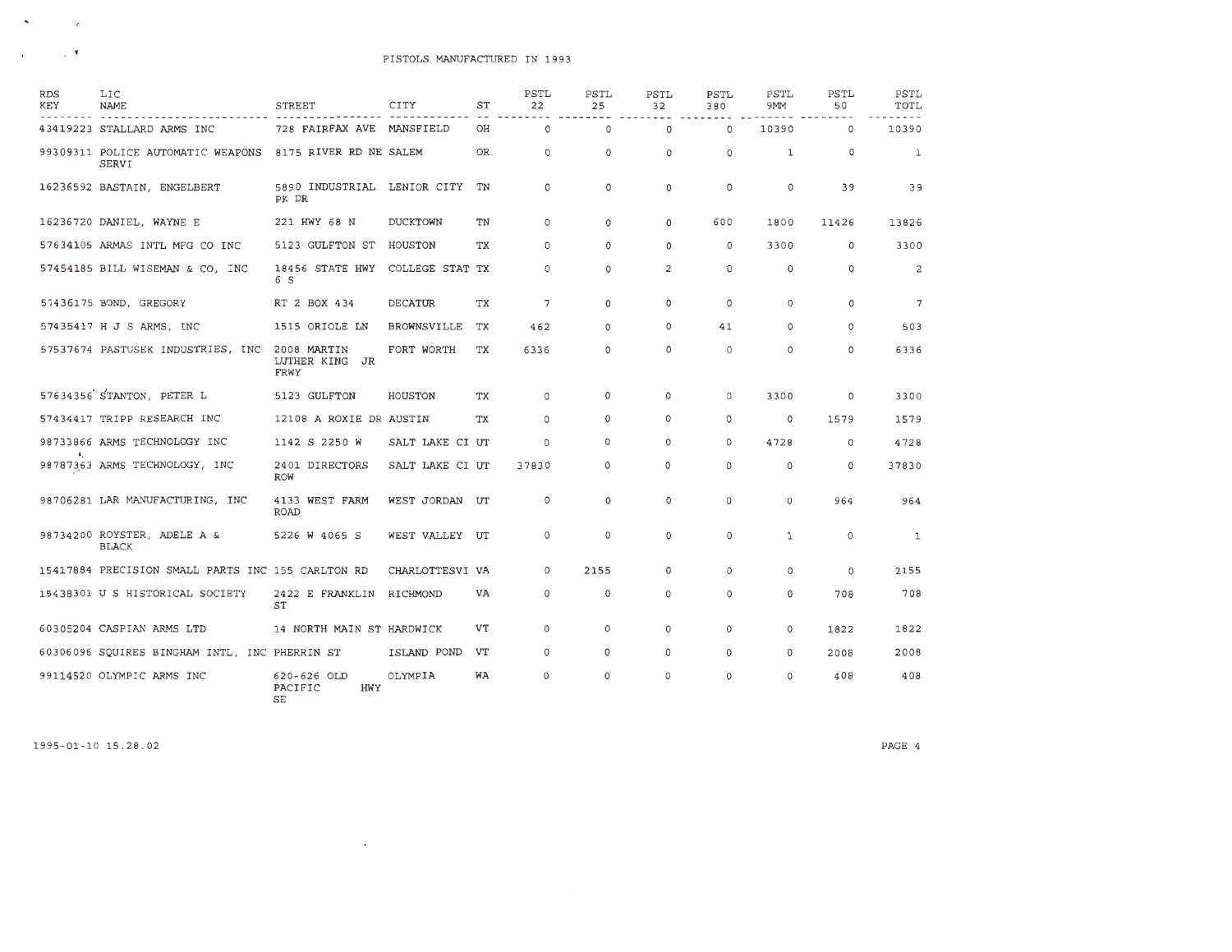| RDS<br>KEY                                | LIC<br>NAME                     | <b>STREET</b>              | CITY           | ST | PSTL<br>22 | PSTL<br>25 | PSTL<br>32   | PSTL<br>380 | PSTL<br>9MM | PSTL<br>50 | PSTL<br>TOTL |
|-------------------------------------------|---------------------------------|----------------------------|----------------|----|------------|------------|--------------|-------------|-------------|------------|--------------|
|                                           | 33935813 PHILLIPS PLASTICS CORP | 2930 MONDOVI RD            | EAU CLAIRE     | WI | $\circ$    | $^{\circ}$ | $^{\circ}$   | $\Omega$    | 410         | $\Omega$   | 410          |
| 45509942 FMK LTD                          |                                 | 214 PRICE STREET GRANVILLE |                | WV | $\circ$    |            | <sup>2</sup> |             | $\Omega$    | $\Omega$   | 4            |
|                                           | 58333686 LASERAIM ARMS INC      | 210 HWY 20 S               | THERMOPOLIS WY |    | $\Omega$   | $\circ$    | $\Omega$     | $\Omega$    | $\Omega$    | 1578       | 1578         |
| $=$ $=$ $=$ $=$ $=$ $=$ $=$ $=$ $=$<br>82 |                                 |                            |                |    | 452366     | 277279     | 52219        | 694287      | 585647      | 211568     | 2273366      |

 $\sim$ 

 $\mathcal{L}^{\text{max}}_{\text{max}}$  ,  $\mathcal{L}^{\text{max}}_{\text{max}}$ 

 $\bullet$  .

 $\mathcal{C}^{\mathcal{F}}$ 

 $\bullet\colon\quad\mathcal{F}$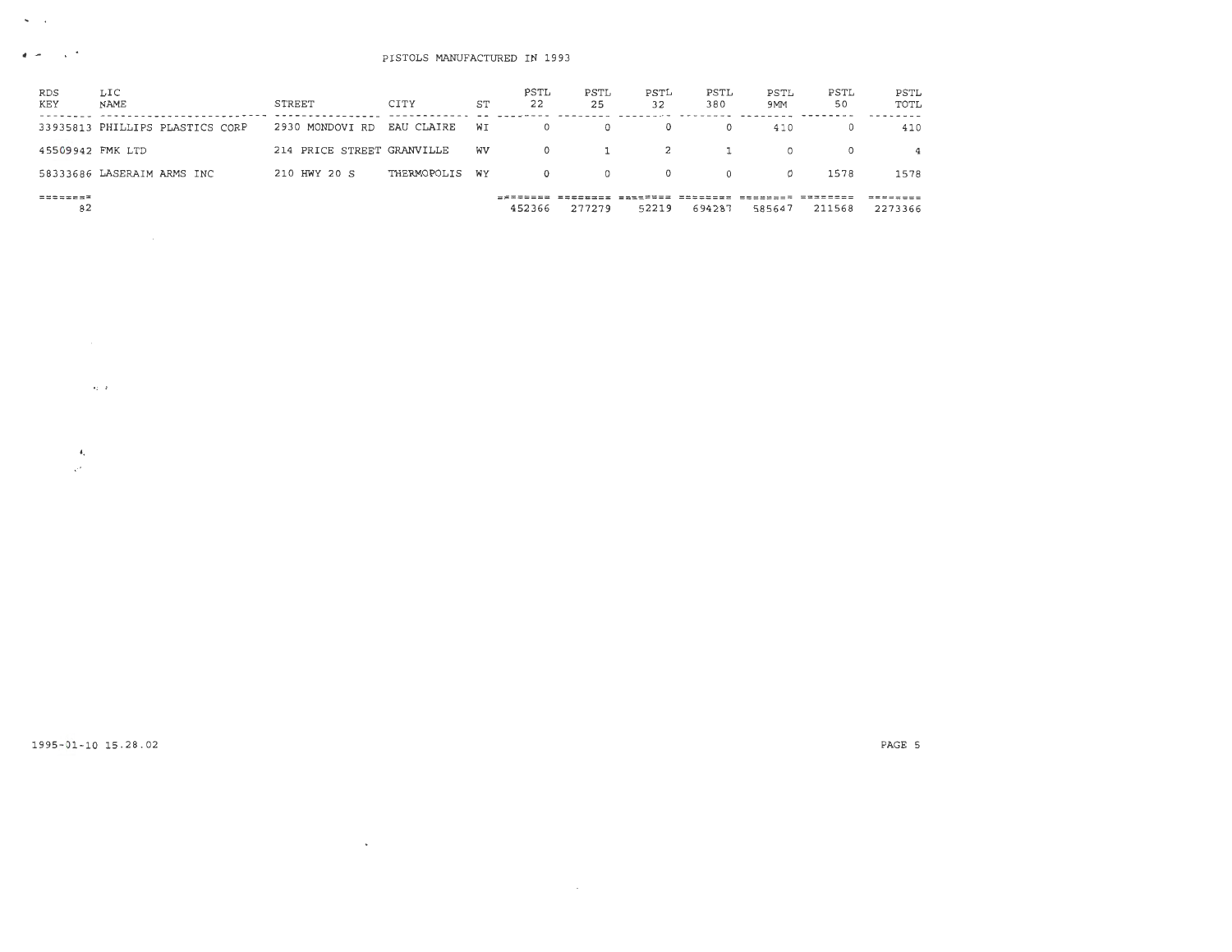$\sim$   $\sim$ 

 $\mathbf{A}$  and  $\mathbf{A}$  are  $\mathbf{A}$ 

| <b>RDS</b><br>KEY | LIC<br>NAME                           |       | STREET                         | CITY          | SТ | <b>RIFLEM</b> |
|-------------------|---------------------------------------|-------|--------------------------------|---------------|----|---------------|
| $- - - - - - - -$ | 16335400 LIPSCOMB, DONALD H & KATHL   |       | RT 2 BOX 89D                   | LACEYS SPRING | AL | 2             |
|                   | 57134619 HENDERSON, WILLIAM CARL      |       | RT 2 BOX 269 1/2               | DELIGHT       | AR | 2             |
|                   | 57133783 REDICK ARMS DEV, INC         |       | 413 W CEDAR ST                 | ROGERS        | AR | 2             |
|                   | 98635777 CLARK, GEORGE D, III         |       | 700 BOWIE RD                   | GOLDEN VALLEY | AZ | 1             |
|                   | 98613201 G MCMILLAN & CO INC          |       | 302 W MELINDA LN               | PHOENIX       | AZ | 311           |
|                   | 98636542 ROBAR COMPANIES INC          |       | 21438 N 7TH AVE SUITE B        | PHOENIX       | AZ | 49            |
|                   | 98600187 WELLS, FRED F                |       | 110 N SUMMIT                   | PRESCOTT      | AZ | 1             |
|                   | 99527593 ARCADIA MACHINE &<br>TOOL,   |       | 6226 SANTOS DIAZ               | IRWINDALE     | CA | 11            |
|                   | 97734534 CALICO LIGHT WEAPON          | SYSTE | 405 E 19TH ST                  | BAKERSFIELD   | CA | 1743          |
|                   | 99536274 ENTREPRISE ARMS, INC         |       | 16021 E ARROW HWY #B           | IRWINDALE     | CA | 849           |
|                   | 93309279 STEWART, ROBERT EUGENE       |       | 3830 JURUPA AVE                | RIVERSIDE     | CA | 1             |
|                   | 58434662, ROCKY MOUNTAIN ARMS, INC    |       | 600 S SUNSET ST<br><b>UNIT</b> | LONGMONT      | CO | 3             |
|                   | 60633345 COLTS MFG CO INC             |       | 545 NEWPARK AVE                | WEST HARTFORD | CT | 58057         |
|                   | 60600763 STURM RUGER & CO INC         |       | LACEY PL                       | SOUTHPORT     | CT | 311703        |
|                   | 60600760 THE MARLIN FIREARMS CO       |       | 100 KENNA DR                   | NORTH HAVEN   | CT | 333714        |
| 60634420          | TIME PRECISION, INC                   |       | 640 FEDERAL RD                 | BROOKFIELD    | СT | 3             |
|                   | 60609280 U S REPEATING ARMS CO INC    |       | 275 WINCHESTER AVE ATTN        | NEW HAVEN     | CT | 105889        |
|                   | 15942625 ACCURATE GUNSMITHING & REFIN |       | 14333 SW 142 ST                | MIAMI         | FL | 20            |
|                   | 15939794 B & K DIVING SYSTEMS INC     |       | 1328 CLEMENTS WOODS LN         | JACKSONVILLE  | FL | 2             |
|                   | 15939580 BETANCOURT, JOSE A JR        |       | 3300 ST JAMES AVE              | DELTONA       | FL | 2             |
|                   | 15925637 GRENDEL, INC                 |       | 550 ST JOHN ST                 | COCOA         | FL | 190           |
|                   | 15917454 KNIGHT, CHARLES REED, JR     |       | 7750 9TH ST SW                 | VERO BCH      | FL | 1             |
|                   | 15940998 KNIGHTS MANUFACTURING CO     |       | 7750 9TH ST SW                 | VERO REACH    | FL | 2501          |
|                   | 15942448 PEASE, CARL E                |       | 1436 32 AVE                    | VERO BCH      | FL | 16            |
|                   | 15937076 S A A R MFG CORP             |       | 610 W 37TH ST                  | HIALEAH       | FL | 6             |
|                   | 15935398 SURVIVAL ARMS, INC           |       | 4500 PINE CONE RD              | COCOA         | FL | 1940          |

 $\sim$   $\sim$ 

 $\mathcal{L}^{\mathcal{L}}(\mathcal{L}^{\mathcal{L}}(\mathcal{L}^{\mathcal{L}}(\mathcal{L}^{\mathcal{L}}(\mathcal{L}^{\mathcal{L}}(\mathcal{L}^{\mathcal{L}}(\mathcal{L}^{\mathcal{L}}(\mathcal{L}^{\mathcal{L}}(\mathcal{L}^{\mathcal{L}}(\mathcal{L}^{\mathcal{L}}(\mathcal{L}^{\mathcal{L}}(\mathcal{L}^{\mathcal{L}}(\mathcal{L}^{\mathcal{L}}(\mathcal{L}^{\mathcal{L}}(\mathcal{L}^{\mathcal{L}}(\mathcal{L}^{\mathcal{L}}(\mathcal{L}^{\mathcal{L$ 

1995-01-1 0 15 .28.26

 $\sim 10^{-11}$ 

PAGE 1

 $\sim 100$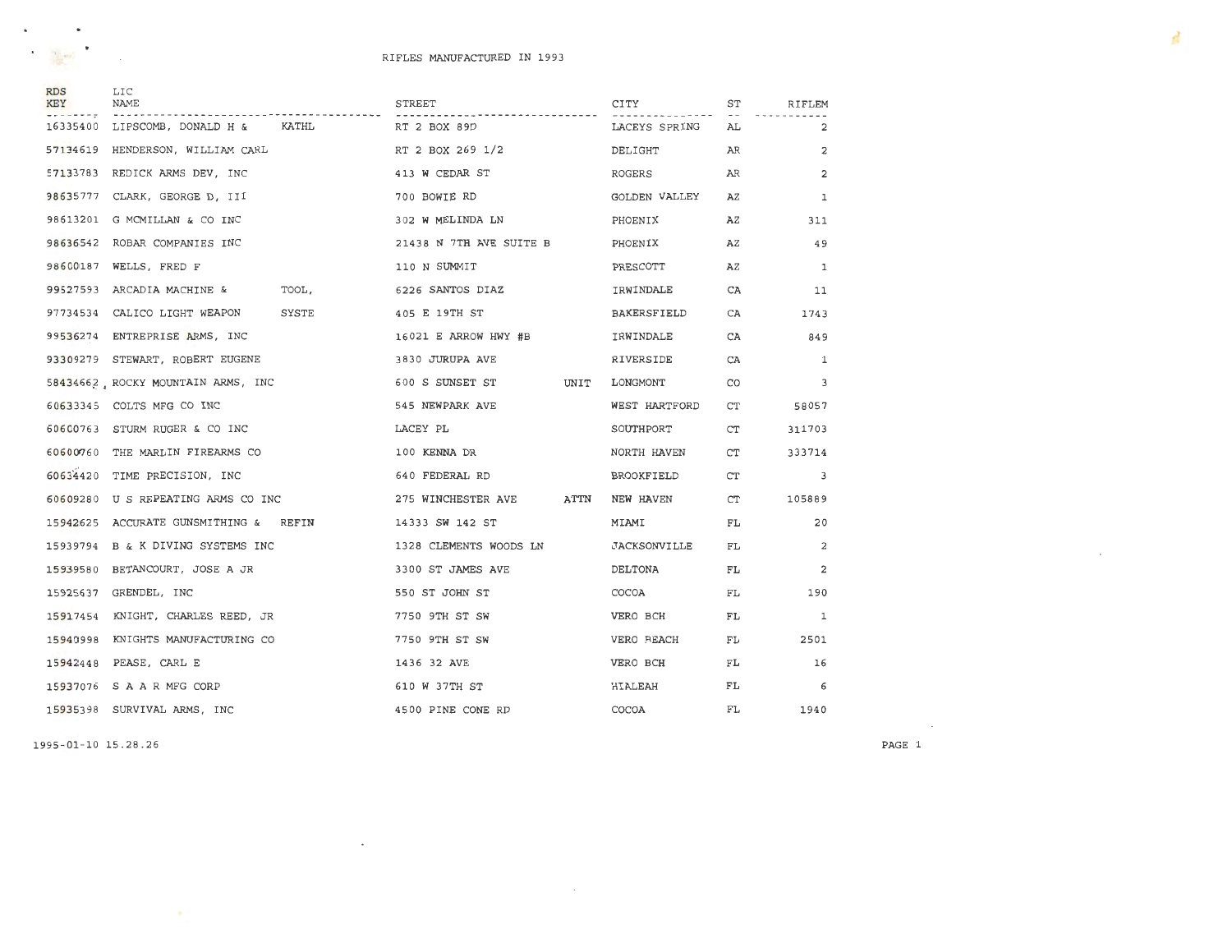| RDS<br>KEY       | LIC<br>NAME                            |                         | STREET                | CITY                 | ST  | RIFLEM       |
|------------------|----------------------------------------|-------------------------|-----------------------|----------------------|-----|--------------|
|                  | 15818443 S W DANIEL, INC               | ----------------------- | 1872 MARIETTA BLVD NW | ATLANTA              | GA  | 1032         |
| 98234224         | INTERMOUNTAIN ARMS & TACKL             |                         | 105 E IDAHO           | MERIDIAN             | ID  | 38           |
|                  | 98233354 S D MEACHAM TOOL &            | HDWE                    | 1070 ANGEL RIDGE RD   | PECK                 | ID  | 1            |
|                  | 98233723 THOM, BRUCE ARNOLD            |                         | 4460 S FOREST RD      | RATHDRUM             | ID  | 3            |
|                  | 33612807 FEDERAL ENGINEERING CORP      |                         | 1090 BRYN MAWR        | BENSENVILLE          | IL  | 10           |
|                  | 33733384 OGLESBY & OGLESBY             | GUNMA                   | RR 5                  | SPRINGFIELD          | IL. | 1            |
| 33617951 PWA INC |                                        |                         | 1305 W 11TH ST        | MILAN                | IL  | 3702         |
|                  | 33635798 SPRINGFIELD INC               |                         | 420 W MAIN ST         | GENESEO              | IL  | 6942         |
|                  | 43535187 SILE INC                      |                         | 117 W CRAIG ST        | OSSIAN               | ΙN  | 970          |
|                  | 54834058 LYNN, MARION SIDNEY           |                         | 1206 B NORTH 155TH    | BASEHOR              | КS  | 2            |
|                  | 54834186 TERNING, AARON                |                         | 7701 N HOOVER         | VALLELY CENTER       | КS  | 2            |
|                  | 54833096 WICHITA ARMS INC              |                         | 923 E GILBERT         | WICHITA              | КS  | 38           |
|                  | 46135127 A SOUARE CO INC               |                         | 1 INDUSTRIAL PARK     | BEDFORD              | KY  | 54           |
|                  | 46133576 LANDEN, RANDAL S              |                         | 1200 ONEAL RD         | LONDON               | ΚY  | 2            |
|                  | 57233690 CLARK CUSTOM GUNS INC         |                         | 11462 KEATCHIE RD     | KEITHVILLE           | LA  | 198          |
|                  | 57214123 ESSENTIAL ARMS CO OR          | EA CO                   | LEVEE ROAD            | KROTZ SPRINGS        | LA  | 2798         |
|                  | 60434770 ALESSANDRI, LOUIS JR          |                         | 24 FRENCH ST          | REHOBOTH             | MA  | 5            |
|                  | 60434429 H & R 1871 INC                | NEW E                   | 60 INDUSTRIAL ROWE    | GARDNER              | MA  | 12920        |
|                  | 60433152 SAVAGE ARMS, INC              |                         | SPRINGDALE RD         | WESTFIELD            | MA  | 70276        |
|                  | 85234826 ARMSCORP USA INC              |                         | 4424 JOHN AVE         | BALTIMORE            | MD  | 95           |
|                  | 85234967 EDGLEY, FRANCIS R III & SERRA |                         | 7512 MAIN ST          | SYKESVILLE           | MD  | $\mathbf{1}$ |
|                  | 85235828 NEW TECH INDUSTRIES           |                         | 287 EAST GREEN STREET | WESTMINSTER          | MD  | 18           |
|                  | 60103925 SACO DEFENSE, INC             |                         | 291 NORTH ST          | <b>SACO</b>          | МE  | 3            |
|                  | 43838112 DAVIS, LYNN CLAUDE            |                         | 284 COLFAX            | <b>BENTON HARBOR</b> | MΙ  | $\mathbf{1}$ |
|                  | 34134102 ADVANCED FIREARMS             | TECHN                   | 7529 LYNDALE AVE S    | RICHFIELD            | MN  | 1            |
|                  | 34134590 BROWN, EBEN A                 |                         | 3404 PAWNEE DR        | ALEXANDRIA           | MN  | $\mathbf{1}$ |

 $\sim 100$ 

 $\mathcal{L}^{\text{max}}_{\text{max}}$  .

1995-01- 10 15. 28 . 26

 $\mathcal{A}(\mathcal{A})$  and  $\mathcal{A}(\mathcal{A})$  $\mathcal{L}_{\text{max}}$  and  $\mathcal{L}_{\text{max}}$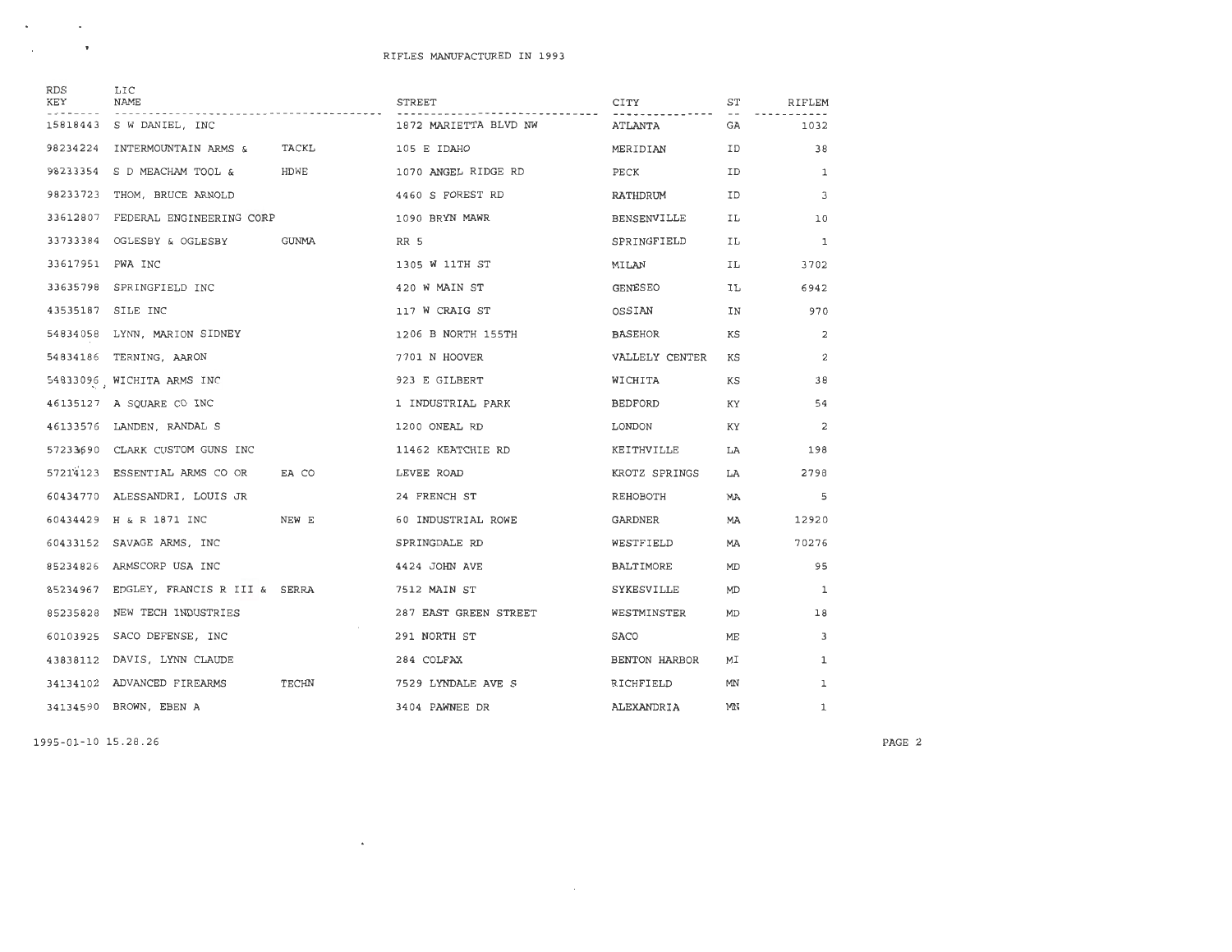| <b>RDS</b><br>KEY | LIC<br><b>NAME</b>                 | <b>STREET</b>                          | CITY                            | ST        | RIFLEM         |
|-------------------|------------------------------------|----------------------------------------|---------------------------------|-----------|----------------|
| 34135232          | DEFENSE PROCUREMENT MFG SERVI      | 13983 INDUSTRY AVE                     | <b>BECKER</b>                   | MN        | 83             |
| 54336452          | HAHN, LLOYD                        | 3101 SUSSEX                            | ST CHARLES<br><b>Contractor</b> | <b>MO</b> | $\overline{7}$ |
| 54335730          | HATFIELD GUN CO INC                | 224 N 4TH ST                           | ST JOSEPH                       | <b>MO</b> | 41             |
|                   | 98155388 C SHARPS ARMS CO INC      | 100 CENTENNIAL DRIVE                   | BIG TIMBER                      | MT        | 385            |
| 98133560          | COOPER FIREARMS, INC               | 4004 HIGHWAY 98 N                      | <b>STEVENSVILLE</b>             | MT        | 804            |
| 98133200          | GENTRY, DAVID OWEN                 | 314 N HOFFMAN                          | <b>BELGRADE</b>                 | MT        | 9              |
|                   | 98134479 GESKE, GERALD             | 202 6TH ST                             | SUPERIOR                        | MT        | 20             |
| 98109328          | MONARCH TOOL COMPANY, INC          | 3702 MEYER LN                          | <b>STEVENSVILLE</b>             | MT        | $\overline{2}$ |
|                   | 98134111 NOREEN, PETER H           | 5075 BUENA VISTA DR                    | <b>BELGRADE</b>                 | MT        | 5              |
|                   | 98133799 POWDER RIVER RIFLE CO INC | 201 CENTENNIAL DR                      | <b>BIG TIMBER</b>               | MT        | 619            |
|                   | 15637372 DODSON ARMS INC           | MT PISGAH CH RD                        | <b>APEX</b>                     | <b>NC</b> | 7              |
|                   | 15636780 DODSON, ALEXANDER D II    | RT <sub>3</sub><br>MT PISGAH CHURCH RD | <b>APEX</b>                     | NC        | 1              |
|                   | 54734247 PRECISION RIFLES, INC     | 5102 N 30TH ST                         | <b>OMAHA</b>                    | NE        | 21             |
|                   | 54733288 TANK, JON                 | 1324 OHIO ST                           | FREMONT                         | <b>NE</b> | $\mathbf{1}$   |
| 60233754          | THOMPSON CENTER ARMS CO INC        | 400 N MAIN ST                          | ROCHESTER                       | NH        | 2243           |
| 98874449          | DAVE'S GUNSHOP                     | 301 W 3RD ST                           | CARSON CITY                     | NV        | 10             |
| 61406625          | AUTO-ORDNANCE CORP                 | WILLIAM LANE                           | WEST HURLEY                     | NY        | 1458           |
|                   | 61433245 BRICKNER, ERIC G          | 48 MITCHELL POND W RD                  | COCHECTON                       | NY        | 7              |
| 61635527          | REMINGTON ARMS CO, INC             | 14 HOEFLER AVE                         | ILION                           | NY        | 227615         |
| 43436235          | JONES, JOHNDAVID                   | 721 WOODVUE LANE                       | WINTERSVILLE                    | OH        | 10             |
|                   | 43414343 KELBLY'S RIFLE RANGE INC  | 7222 DALTON FOX LAKE RD                | NORTH LAWRENCE                  | OH        | 47             |
|                   | 57303554 CHAMPLIN FIREARMS, INC    | AIRPO<br>WOODRING MUNICIPAL            | ENID                            | ОK        | 1              |
|                   | 57310016 HYPER-SINGLE, INC         | 520 E BEAVER                           | <b>JENKS</b>                    | OK        | 1              |
|                   | 99335597 CASCADE ARMS INC          | 22457 S HWY 211                        | COLTON                          | OR        | 42             |
|                   | 99336136 KIMBER OF AMERICA INC     | 9039 SE JANNSEN RD                     | <b>CLACKAMAS</b>                | <b>OR</b> | 500            |
|                   | 99351894 OREGON ARMS, INC          | 11 FIRST ST                            | PROSPECT                        | <b>OR</b> | 6866           |
|                   |                                    |                                        |                                 |           |                |

 $\sim$ 

 $\mathcal{L}^{\text{max}}_{\text{max}}$  and  $\mathcal{L}^{\text{max}}_{\text{max}}$ 

1995-01-10 15.28.26

 $\bullet$ 

 $\alpha$  ,  $\alpha$  ,  $\alpha$  ,  $\alpha$  ,  $\alpha$ 

 $\bullet$ 

PAGE 3

 $\mathcal{L}^{\text{max}}_{\text{max}}$ 

 $\sim$ 

 $\mathcal{L}^{\text{max}}_{\text{max}}$ 

 $\sim 10^{-11}$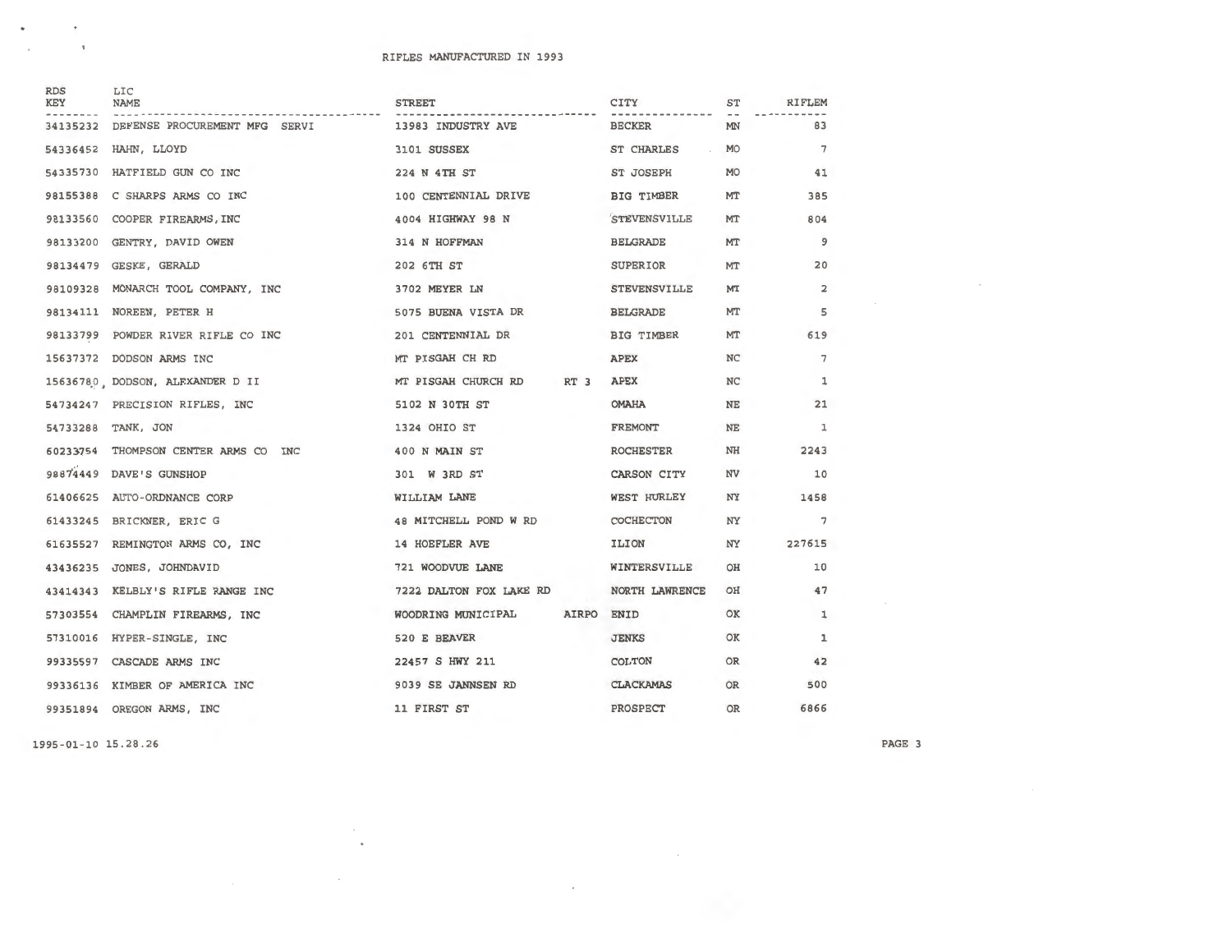| RDS<br>KEY | LIC<br>NAME<br>----------------------------- | STREET                   | CITY               | <b>ST</b> | RIFLEM |
|------------|----------------------------------------------|--------------------------|--------------------|-----------|--------|
|            | 82322641 CPA CORP                            | 2071 SOUIRREL HILL RD    | SCHWENKSVILLE      | PA        | 24     |
|            | 82336979 KAPPLER III, CHARLES F              | RD 3 BOX 208             | MESHOPPEN          | PA        | 8      |
|            | 82536327 ROMAINS CUSTOM GUNS INC             | RD 1 BOX 2950            | WHETS BROCKPORT    | PA.       | 1      |
|            | 82337565 SAY, MARK ANTHONY                   | 325 N RIVER RD           | BOX 1 PLAINS       | PA        | 3      |
|            | 82336389 UNITED DEFENSE MFG CORP             | 375 HERTZOG VALLEY RD    | DENVER             | PA.       | 2      |
|            | 34606531 DAKOTA ARMS INC                     | HC 55                    | STURGIS            | SD.       | 570    |
|            | 34633475 H S PRECISION INC                   | 1301 TURBINE DR          | RAPID CITY         | SD        | 80     |
|            | 34606554 MILLER ARMS INC                     | PURL ST BOX 260          | ST ONGE            | SD        | 17     |
|            | 16236907 BARRETT FIREARMS MFG INC            | 8211 MANCHESTER HWY      | MURFREESBORO       | TN        | 265    |
|            | 16236592 BASTAIN, ENGELBERT                  | 5890 INDUSTRIAL PK DR    | LENIOR CITY        | TN        | 80     |
|            | 16236720 DANIEL, WAYNE E                     | 221 HWY 68 N             | DUCKTOWN           | TN        | 150    |
|            | 16235354 OWEN, MILTON K                      | 1416 W CRESTWOOD DR      | MEMPHIS            | TN        | 1      |
|            | 16235884 PAUL JAEGER, INC                    | 1 MADISON AVE            | GRAND JUNCTION     | TN        | 4      |
|            | 16236030 SUGG, RONALD E                      | 7621 FORTNER LN          | KNOXVILLE          | TN        | 6      |
|            | 57433551 AMERICAN ARMS & ORDNA               | 1303 S COLLEGE           | BRYAN              | ТX        | 5      |
|            | 57454185 BILL WISEMAN & CO, INC              | 18456 STATE HWY 6 S      | COLLEGE STATION TX |           | 36     |
|            | 57437147 ENGLISH, WOODROW B                  | 4600 BROADWAY #110       | SAN ANTONIO        | TX        | 1      |
|            | 57495716 GERFEN, RAYMOND F                   | 4422 BLACK HICKORY WOODS | SAN ANTONIO        | TX        | 2      |
|            | SERVI<br>57539573 GREEN SPECIALITY           | 301 W MORNINGSIDE        | FORT WORTH         | ТX        | 2      |
|            | 57633722 HARBORTHS GUN REPAIR INC            | 1026 HORACE MANN         | ROSENBERG          | ТX        | 4      |
|            | 57430537 HARDESTY, BOYD A                    | 1502 HARBOR VIEW         | AUSTIN             | TX        | 1      |
|            | 57635723 KOHLER, MICHAEL J                   | 1418 COOLIDGE            | DEER PARK          | TX        | 3      |
|            | 57636484 MABRY, LESTER R & TRACY L           | 10895 COASTER LN         | CONROE             | ТX        | 2      |
|            | 57635221 PAUZA, ROBERT L                     | 1023 GOU HOLE RD         | BAYTOWN            | ТX        | 13     |
|            | 57507021 SHILEN RIFLES, INC                  | 205 METRO PARK BLVD      | ENNIS              | ТX        | 1      |
|            | 98706281 LAR MANUFACTURING, INC              | 4133 WEST FARM ROAD      | WEST JORDAN        | UT        | 1      |

and the state of the state of the

 $\mathcal{L}^{\text{max}}_{\text{max}}$  ,  $\mathcal{L}^{\text{max}}_{\text{max}}$ 

 $\mathcal{L}^{\text{max}}_{\text{max}}$  , where  $\mathcal{L}^{\text{max}}_{\text{max}}$ 

1995-01-1 0 15 . 28 . 26

 $\mathcal{A}^{\mathcal{A}}$  , and  $\mathcal{A}^{\mathcal{A}}$  , and  $\mathcal{A}^{\mathcal{A}}$  $\mathcal{L}_{\text{max}}$  and  $\mathcal{L}_{\text{max}}$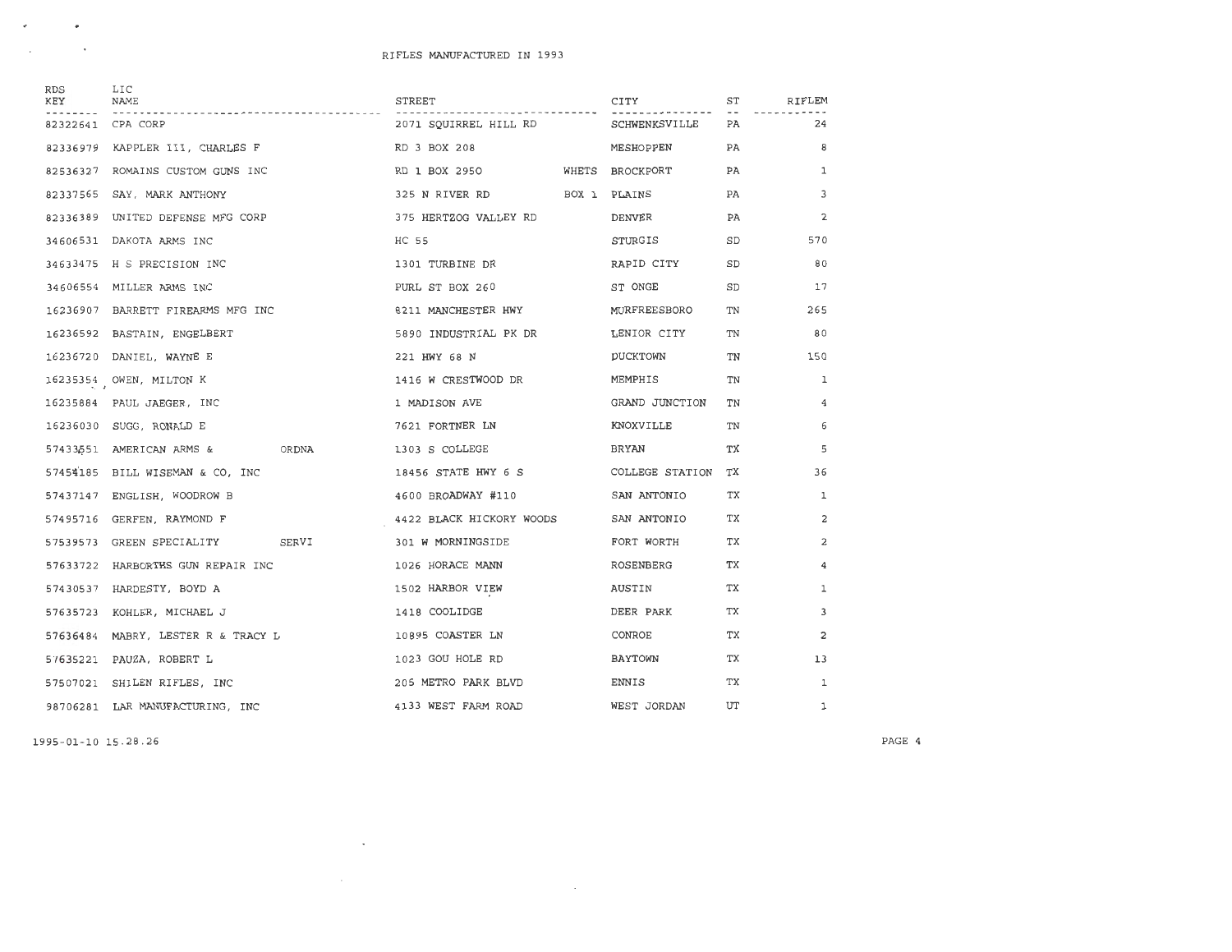| <b>RDS</b><br>KEY | LIC<br>NAME                           | STREET                       | CITY          | ST        | RIFLEM                 |
|-------------------|---------------------------------------|------------------------------|---------------|-----------|------------------------|
| 98733763          | STEWART, ROBERT W JR                  | 500 S MAIN ST 16             | SPRINGVILLE   | UT        | 75                     |
| 98734452          | WILLIAMS, MILTON A                    | 16555 N 4400 W               | FIELDING      | UT        | $\overline{3}$         |
| 98734284          | WOSLUM, EDD S                         | 2500 S 2300 W #22            | W VALLEY CITY | UT        | 15                     |
| 60333320          | GLEASON BROS IND INC                  | ST. ALBANS IND PK            | ST ALBANS     | <b>VT</b> | 10005                  |
| 99183810          | GILES, THOMAS MICHAEL                 | 16114 MAY CREEK RD           | GOLD BAR      | WA        | $\overline{3}$         |
|                   | 99109693 GREENE, RICHARD E &<br>CLAUD | 4778 N MONKEY HILL RD        | OAK HARBOR    | WA        | $\mathbf{1}$           |
| 99114520          | OLYMPIC ARMS INC                      | 620-626 OLD PACIFIC<br>HWY S | OLYMPIA       | WA        | 3158                   |
|                   | 33910305 HORSTKAMP, KLAUS             | 815 S DIVISION ST            | WAUNAKEE      | WI        | $\mathbf{1}$           |
|                   | 33935532 RANDAZZO, ROBERT S           | RR 1 BOX 12 HWY D            | ETTRICK       | WI        | $\mathbf{1}$           |
|                   | 33936004 RIB MOUNTAIN ARMS INC        | 107 E MONROE ST              | TOMAH         | WI        | 2                      |
| 45509942 FMK LTD  |                                       | 214 PRICE STREET             | GRANVILLE     | WV        | 76                     |
|                   | 45533945, GIBBS RIFLE CO INC          | HOFFMAN RD RR 2 BOX 214      | MARTINSBURG   | WV        | 312                    |
| ========<br>116   |                                       |                              |               |           | -----------<br>1171872 |

 $\sim$   $\sim$ 

 $\mathcal{L}^{\mathcal{L}}$  and  $\mathcal{L}^{\mathcal{L}}$ 

 $\ast.$ 

 $\mathcal{C}^{\prime}$ 

 $\alpha$  , and  $\alpha$  , and  $\alpha$  $\mathcal{L}_{\text{max}}$  and  $\mathcal{L}_{\text{max}}$  . The  $\mathcal{L}_{\text{max}}$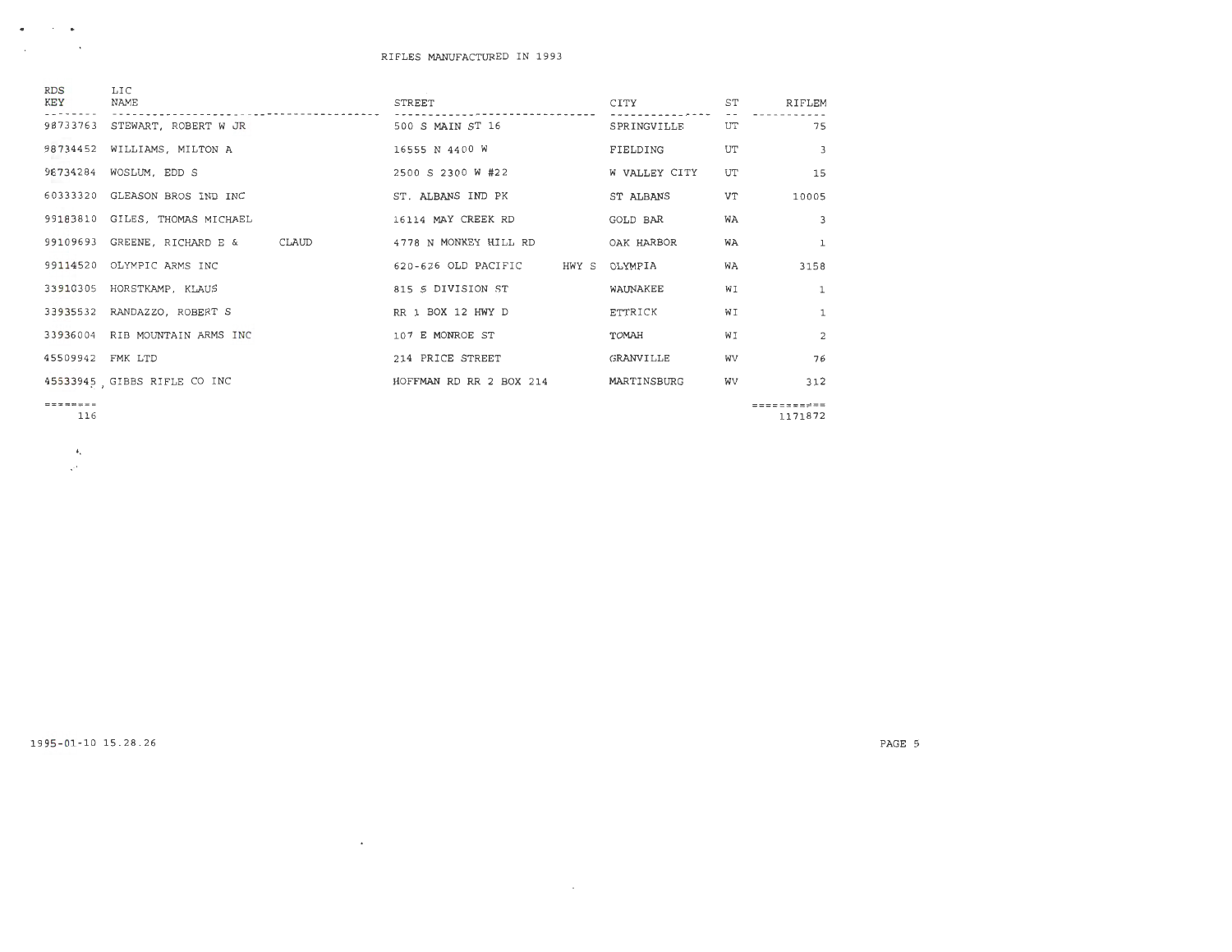| RDS<br>KEY | LIC<br>NAME                                                  | <b>STREET</b>                                                  | CITY          | STATE | SHOTGUNM       |
|------------|--------------------------------------------------------------|----------------------------------------------------------------|---------------|-------|----------------|
|            | 57134619 HENDERSON, WILLIAM CARL                             | RT 2 BOX 269 1/2                                               | DELIGHT       | AR.   |                |
| 57114579   |                                                              | JOHN NORRELL ARMS INC 2608 GRIST MILL RD.                      | LITTLE ROCK   | AR    | 1              |
| 98635777   | CLARK, GEORGE D, III 700 BOWIE RD                            |                                                                | GOLDEN VALLEY | ΑZ    | 2              |
|            | 60600773 O F MOSSBERG & SONS INC                             | 7 GRASSO AVE                                                   | NORTH HAVEN   | CT    | 286733         |
| 60635255   | SOUTHERN NEW ENGLAND                                         | SHOTG 160 CONNECTICUT AVE                                      | NORWALK       | CT    | 12             |
|            | 60600763 STURM RUGER & CO INC                                | LACEY PL                                                       | SOUTHPORT     | CT    | 7447           |
| 60600760   | THE MARLIN FIREARMS CO 100 KENNA DR                          |                                                                | NORTH HAVEN   | CT    | 1260           |
|            | 60609280 U S REPEATING ARMS CO INC                           | 275 WINCHESTER AVE<br>ATTN                                     | NEW HAVEN     | CT    | 135412         |
|            | 15917454 KNIGHT, CHARLES REED, JR 7750 9TH ST SW             |                                                                | VERO BCH      | FL    | $\overline{a}$ |
|            | 15939105 SILVER SEITZ INC                                    | 17000 B PATTERSON RD                                           | ODESSA        | FL    | 29             |
|            | 15940464 YOUNG, ROBERT L                                     | 29 INDIAN VILLAGE TRL                                          | COCOA BCH     | FL    | $\overline{2}$ |
|            | 15870000 STREET SWEEPER SALES OF GA, I 1872 MARIETTA BLVD NW |                                                                | ATLANTA       | GA    | 1650           |
|            | 57235071 HILL, R KELLY JR                                    | 12934A WOODSHIRE PL                                            | BATON ROUGE   | LA    | 1              |
|            | 60434770 ALESSANDRI, LOUIS JR                                | 24 FRENCH ST                                                   | REHOBOTH      | MA    | 1              |
|            | 60434429 H & R 1871 INC NEW E 60 INDUSTRIAL ROWE             |                                                                | GARDNER       | MA    | 243947         |
|            | 60433152 SAVAGE ARMS, INC                                    | SPRINGDALE RD                                                  | WESTFIELD     | MA    | 430            |
|            | 85234967 EDGLEY, FRANCIS R III & SERRA 7512 MAIN ST          |                                                                | SYKESVILLE    | MD    | $\overline{2}$ |
|            |                                                              | 60103655 BUSHMASTER FIREARMS BFI 0 999 ROOSEVELT TRAIL BLDG #3 | WINDHAM       | ME    | 6294           |
| 54336325   | SMITH, CRAIG JOHN                                            | 2244 CENTRAL PKWY                                              | FLORISSANT    | MO    | $\mathbf{1}$   |
| 15636780   | DODSON, ALEXANDER D II MT PISGAH CHURCH RD RT 3              |                                                                | APEX          | NC    | 2              |
| 54733288   | TANK, JON                                                    | 1324 OHIO ST                                                   | FREMONT       | NE    | 1              |
|            | 98874449 DAVE'S GUNSHOP                                      | 301 W 3RD ST                                                   | CARSON CITY   | NV    | 1              |
|            | 61615112 ITHACA ACQUISITION CORP                             | IAC MANFACTURING COMPLEX                                       | KING FERRY    | NY    | 3999           |
|            | 61635527 REMINGTON ARMS CO, INC 14 HOEFLER AVE               |                                                                | ILION         | NY    | 367269         |
|            |                                                              | 43435975 MULTI PRODUCTS CO INC 66 7188 STATE RT 39 EAST        | MILLERSBURG   | OH    | 17             |
|            | 43435877 NCP PRODUCTS INC                                    | 3500 12TH STREET NW                                            | CANTON        | OН    | 5              |

 $\sim$   $\sim$ 

1995-01-10 15. 2 8.58

PAGE 1

 $\Lambda_{\rm c}$  . The set

 $\mathcal{A}^{\mathcal{A}}$  and  $\mathcal{A}^{\mathcal{A}}$  and  $\mathcal{A}^{\mathcal{A}}$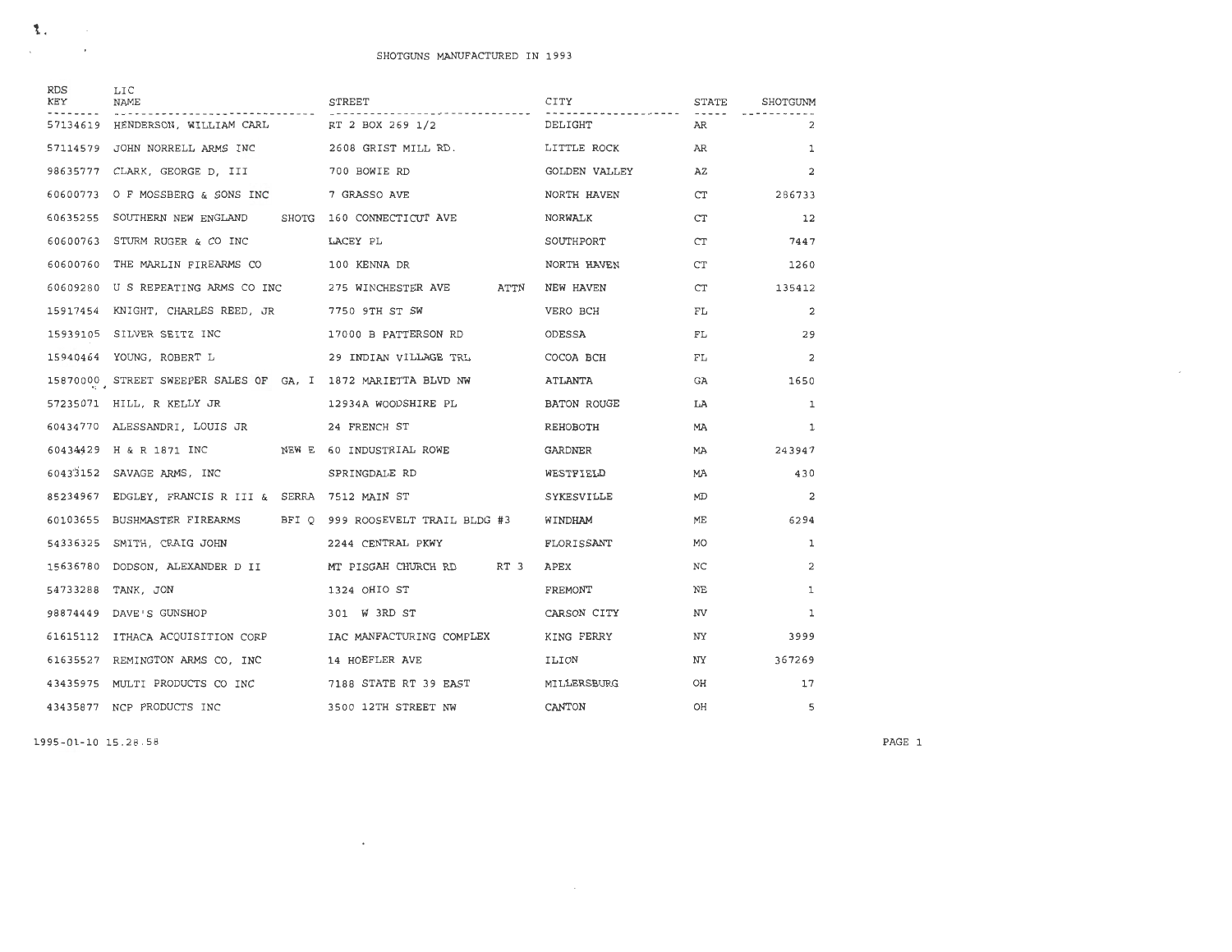| <b>RDS</b><br>KEY<br>99335096<br>82533495 | LIC<br>NAME<br>COLE ARMS INC<br>PENN ARMS, INC | <b>STREET</b><br>2225 PINEHURST DR<br>107 PINE ST | CITY<br>MCMINNVILLE<br>PUNXSUTAWNEY | STATE<br>OR<br>PA | SHOTGUNM<br>10<br>660 |
|-------------------------------------------|------------------------------------------------|---------------------------------------------------|-------------------------------------|-------------------|-----------------------|
| 82333855                                  | RIFLE<br>TAR-HUNT CUSTOM                       | RR 3 BOX 572                                      | <b>BLOOMSBURG</b>                   | PA                | 65                    |
| 16236720                                  | DANIEL, WAYNE E                                | 221 HWY 68 N                                      | DUCKTOWN                            | TN                | 489                   |
| 57434208                                  | MAVERICK ARMS, INC                             | INDUSTRIAL BLVD<br>MAVER                          | <b>EAGLE PASS</b>                   | <b>TX</b>         | 84944                 |
| 57581818                                  | SPORTING ARMS MFG INC                          | 801 HALL AVE                                      | LITTLEFIELD                         | <b>TX</b>         | 7582                  |
| 15419078                                  | JOHNSON, HAROLD E                              | 505 ADELMAN CIRCLE SW                             | VIENNA                              | VA                | 9                     |
| 33910305                                  | HORSTKAMP, KLAUS                               | 815 S DIVISION ST                                 | WAUNAKEE                            | WI                |                       |
| 33933175                                  | US COMPETITION ARMS, INC                       | 1925 ROOSEVELT AVENUE                             | RACINE                              | WI                | 657                   |
| =======<br>35                             |                                                |                                                   |                                     |                   | 1148939               |

and the control of the con-

 $\mathcal{L}^{\mathcal{L}}(\mathcal{L}^{\mathcal{L}}(\mathcal{L}^{\mathcal{L}}(\mathcal{L}^{\mathcal{L}})))$ 

 $\lambda_{\rm c}$  at

 $\label{eq:2.1} \frac{1}{\sqrt{2\pi}}\int_{0}^{\infty}\frac{1}{\sqrt{2\pi}}\left(\frac{1}{\sqrt{2\pi}}\right)^{2\alpha}e^{-\frac{1}{2\alpha}}\left(\frac{1}{\sqrt{2\pi}}\right)^{\alpha}e^{-\frac{1}{2\alpha}}\left(\frac{1}{\sqrt{2\pi}}\right)^{\alpha}e^{-\frac{1}{2\alpha}}.$ 

 $\mathcal{P}_\perp$  $\sim$ 

 $\sim 100$ 

 $\frac{4\pi}{\omega^2}$ 

1995-01-10 15.28.58

 $\sim$   $\sim$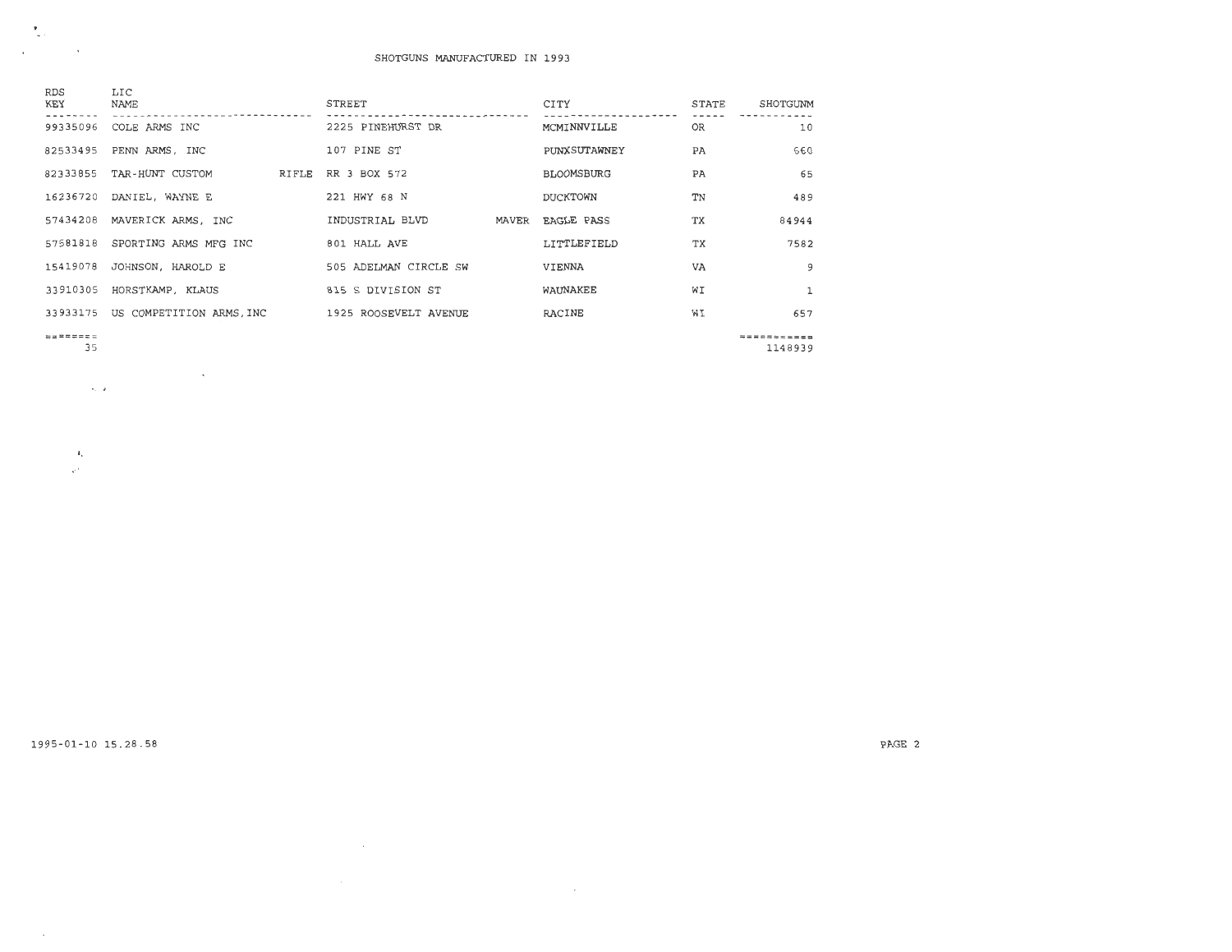## REVOLVERS MANUFACTURED IN 1993

| <b>RDS</b><br>KEY | LIC<br>NAME                                | <b>STREET</b>                                         | CITY              | ST | <b>RVLR</b><br>22 | <b>RVLR</b><br>32 | <b>RVLR</b><br>38 | <b>RVLR</b><br>357      | <b>RVLR</b><br>44 | <b>RVLR</b><br>45 | <b>RVLR</b><br>TOTL     |
|-------------------|--------------------------------------------|-------------------------------------------------------|-------------------|----|-------------------|-------------------|-------------------|-------------------------|-------------------|-------------------|-------------------------|
|                   | 57134716 WILSON'S GUN SHOP INC             | ON COUNTY RD #4                                       | BERRYVILLE        | AR | $\circ$           | $\Omega$          | $\Omega$          | $\Omega$                | 3                 | $\Omega$          | $\overline{\mathbf{3}}$ |
|                   | 98636391 NEW ADVANTAGE ARMS                | 2843 N ALVERNON<br>WAY                                | TUCSON            | ΑZ | 129               | 0                 | 0                 | 0                       | $\Omega$          | $\Omega$          | 129                     |
|                   | 60634535 CHARCO INC                        | COOK INDUSTRIAL<br>CENTER<br>26<br>BEAVER ST          | ASNONIA           | CT | 8                 | 9                 | 4293              | 1                       | 51                | $\Omega$          | 4362                    |
|                   | 60633345 COLTS MFG CO INC                  | 545 NEWPARK AVE                                       | WEST HARTFOR CT   |    | $\circ$           | $\circ$           | 12888             | 17523                   | 17001             | 4805              | 52217                   |
|                   | 60600763 STURM RUGER & CO INC              | LACEY PL                                              | SOUTHPORT         | CT | 18487             | 846               | 3481              | 72179                   | 28727             | 18141             | 141861                  |
|                   | 15941170 HERITAGE MFG INC                  | 4600 NW 135TH ST                                      | OPA-LOCKA         | FL | 17675             | $\circ$           | 3550              | $\circ$                 | $\circ$           | $\circ$           | 21225                   |
|                   | 33733384 OGLESBY & OGLESBY<br><b>GUNMA</b> | RR 5                                                  | SPRINGFIELD       | IL | 0                 | $\circ$           | 0                 | 2                       | $\circ$           | 0                 | $\overline{a}$          |
|                   | 43521017 CENTURY MFG, INC                  | 120 SOUTH RILEY                                       | GREENFIELD        | IN | $\Omega$          | $\Omega$          | $\Omega$          | $\Omega$                | $\Omega$          | 15                | 15                      |
|                   | 43533791 PHELPS, EUGENE FIELD              | 1705 S TAFT AVE                                       | <b>EVANSVILLE</b> | IN | $\circ$           | $\Omega$          | $\Omega$          | $\Omega$                | 0                 | 36                | 36                      |
|                   | 57233690 CLARK CUSTOM GUNS INC             | 11462 KEATCHIE RD KEITHVILLE                          |                   | LA | O                 | $\circ$           | 6                 | 0                       | $\circ$           | 0                 | 6                       |
|                   | 60434429 H & R 1871 INC<br>NEW E           | 60 INDUSTRIAL<br><b>ROWE</b>                          | <b>GARDNER</b>    | MA | 20083             | 9402              | 0                 | $\circ$                 | 0                 | $\circ$           | 29485                   |
| $\Phi_{\rm m}$    | 60410395 SMITH & WESSON CORP               | 2100 ROOSEVELT<br><b>AVE</b>                          | SPRINGFIELD       | MA | 13637             | 99                | 121952            | 86842                   | 20594             | 2944              | 246068                  |
|                   | 60434153 WESSON FIREARMS CO INC            | MAPLE TREE INDL<br>PARK<br>BLDG 52<br>20 WILBRAHAM RD | PALMER            | MA | 128               | 60                | 589               | 6590                    | 1667              | 450               | 9484                    |
|                   | 34133998 D MAX, INC                        | 4 1/2 MI N OF<br>SHEVLIN ON CO RD<br>2                | <b>BAGLEY</b>     | MN | 0                 | $\Omega$          | $\circ$           | 0                       | $\circ$           | 143               | 143                     |
|                   | 15664303 EL DORADO ARMS, INC               | US HWY 64 74 BOX<br>8                                 | CHIMNEY ROCK NC   |    | $\overline{7}$    | $\circ$           | 0                 | 6                       | 6                 | 5                 | 24                      |
|                   | 54734146 CYLINDER & SLIDE INC              | 245 E 4TH ST                                          | <b>FREMONT</b>    | NΕ | $\Omega$          | $\circ$           | 1                 | $\overline{\mathbf{2}}$ | $\Omega$          | 0                 | 3                       |
|                   | 43436235 JONES, JOHNDAVID                  | 721 WOODVUE LANE                                      | WINTERSVILLE OH   |    | $\Omega$          | $\circ$           | 0                 | 0                       | $\circ$           | $\mathbf{1}$      | 1                       |
|                   | 16287025 MIL INC                           | 1356 ENTERPRISE<br><b>RD</b>                          | PINEY FLATS       | TN | O                 | $\circ$           | $\Omega$          | 0                       | 2019              | 281               | 2300                    |
|                   | 57634993 TEXAS LONGHORN ARMS INC           | 3818 FM 2218<br>RT 1 BOX 61                           | RICHMOND          | TX | $\circ$           | $\overline{a}$    | $\circ$           | 3                       | 103               | 35                | 143                     |

 $\mathcal{L}^{\text{max}}_{\text{max}}$ 

 $\sim 100$ 

1995-01-1 0 15.27 . 46

 $\mathbf{w}_1$  , and  $\mathbf{w}_2$  $\mathcal{A}^{\mathcal{A}}$  , and  $\mathcal{A}^{\mathcal{A}}$ 

PAGE l